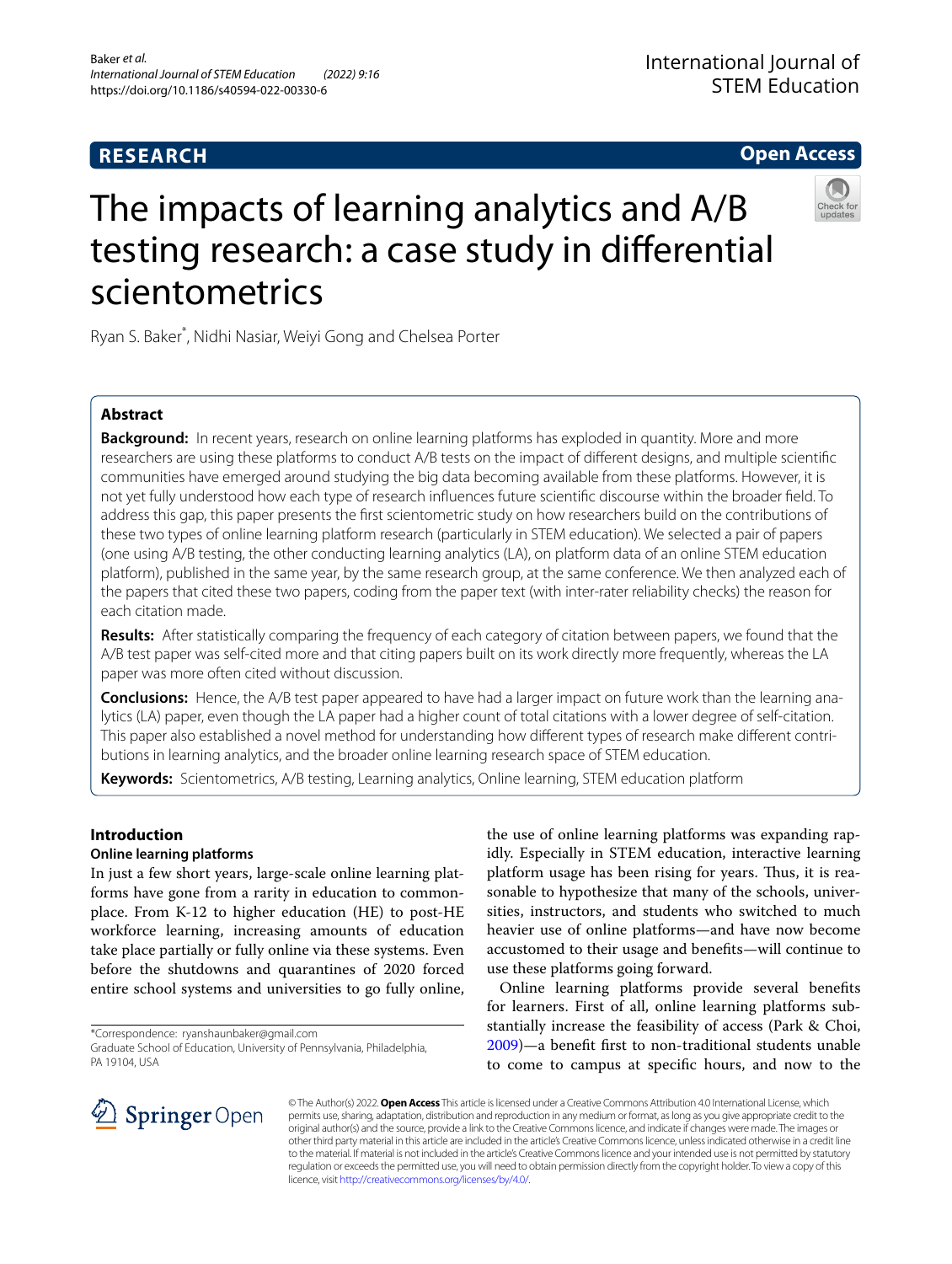millions of learners for whom coming to a campus poses a risk of life-threatening infection. Furthermore, while not all online learning platforms provide better learning than traditional instruction (and some provide worse learning), heavily research-based platforms such as intelligent tutoring systems can beneft learning substantially. A meta-analysis by VanLehn [\(2011](#page-9-1)) suggests that, on average, intelligent tutoring systems (ITS) improve learning by 0.76 standard deviations compared to traditional curricula. ITS have been particularly useful in enhancing STEM education (Fletcher, [2018;](#page-8-0) Graesser et al., [2018](#page-8-1)), and STEM learning has continued to be a primary focus of ITS research over the years (Guo et al., [2021](#page-8-2)). Even more straightforward computer-aided instruction environments still produce benefts for learning (VanLehn, [2011](#page-9-1)). Online learning environments also facilitate providing actionable information to instructors, information that can be used to drive benefcial interventions, both in K-12 and higher education (Valle et al., [2021](#page-9-2); Verbert et al., [2013](#page-9-3)).

For these reasons alone, online learning has made a positive impact. However, there is another major beneft of online learning: facilitation of basic research on learning (Stamper et al., [2012\)](#page-9-4). Broadly, there have been two primary uses of online learning platforms to support research—making it easier to conduct experimental (or quasi-experimental) research on learning design, and the availability of data that makes secondary analyses possible. This benefit has been realized in concrete improvements to online STEM education platforms (Inventado et al., [2018](#page-8-3); Mulqueeny et al., [2015;](#page-8-4) Nye et al., [2018\)](#page-9-5).

Online learning platforms have supported an increasing number of automated experiments. In the early years of the feld, single research groups used their own platforms for research (Beck et al., [1999](#page-8-5); Mostow et al., [2003](#page-8-6)). In the frst decade of this millennium, large-scale initiatives such as the Pittsburgh Science of Learning Center DataShop created an infrastructure that allowed hundreds of studies to take place in classrooms, enabling the creation of a theoretical framework on when specifc learning designs were appropriate (Koedinger et al., [2012](#page-8-7), [2013](#page-8-8)). However, each study took considerable efort and resources to realize in classrooms. More recently, the ASSISTments platform (Feng et al., [2009](#page-8-9); Heffernan & Heffernan, [2014\)](#page-8-10), a STEM education platform focused on math, has created an infrastructure that enables automatic deployment of studies across the web, supporting dozens of studies by external researchers in the thousands of mathematics classrooms using their platform across the USA (Ostrow & Heffernan, [2019\)](#page-9-6). It enables researchers to conduct A/B tests using its E-TRI-ALS architecture (previously called the ASSISTments Testbed), thereby simplifying the process of creating and conducting studies on the platform. ASSISTments has historically been used both for in-class blended learning and homework, with the proportion using it for homework increasing over time. Prior to COVID-19, the ASSISTments user base averaged around 50,000 students a year, but has increased tenfold (to over half a million) since the beginning of the pandemic. MOOC platforms have also increasingly supported researchers in conducting A/B tests and other types of studies (Reich, [2015\)](#page-9-7). In one case, a group of researchers tested a specifc intervention across 247 courses taken by millions of learners (Kizilcec, [2020\)](#page-8-11).

The use of online learning platform data in secondary learning analytics (LA) analyses has also exploded in recent years. Data sets from the Pittsburgh Science of Learning Center DataShop (Koedinger et al., [2010](#page-8-12)) underpinned the earlier years of research in educational data mining, with 14% of analyses in early years using DataShop data (Baker & Yacef, [2009\)](#page-8-13). Since then, a variety of other learning platforms have shared their data, either publicly or with smaller numbers of selected colleagues. Platforms such as edX, Coursera, and ASSISTments have had their data used by dozens of researchers. Specifc data sets have become the standard for comparison of algorithms across papers—for instance, many recent papers have used a specifc public data set from the math platform, ASSISTments, to study student knowledge modeling (Khajah et al., [2016](#page-8-14); Yeung & Yeung, [2018](#page-9-8); Zhang et al., [2017](#page-9-9)).

However, it is not yet fully understood how these two scientifc uses of learning platforms (A/B testing and LA analyses) impact the scientifc community, especially in STEM education. There are several potential impacts for example, the availability of these platforms opens up research to a broader community of scientists, facilitating research and making it less expensive to conduct. In this paper, we asked the question, how does the research these platforms aford impact scientists beyond the ones who specifcally conduct these two types of studies using the platform. How does a learning platform impact educational research more broadly?

## **Scientometrics on learning analytics**

To answer this question, we looked at ideas from scientometrics, the feld of scientifc study which studies the properties of science itself, by studying the properties of scientifc publication.

In recent years, scientometric research has become popular in a variety of areas of educational research, particularly in learning analytics, one of the two applications of large-scale online STEM learning environments that this paper will investigate. Learning analytics researchers have used scientometrics to answer a wide range of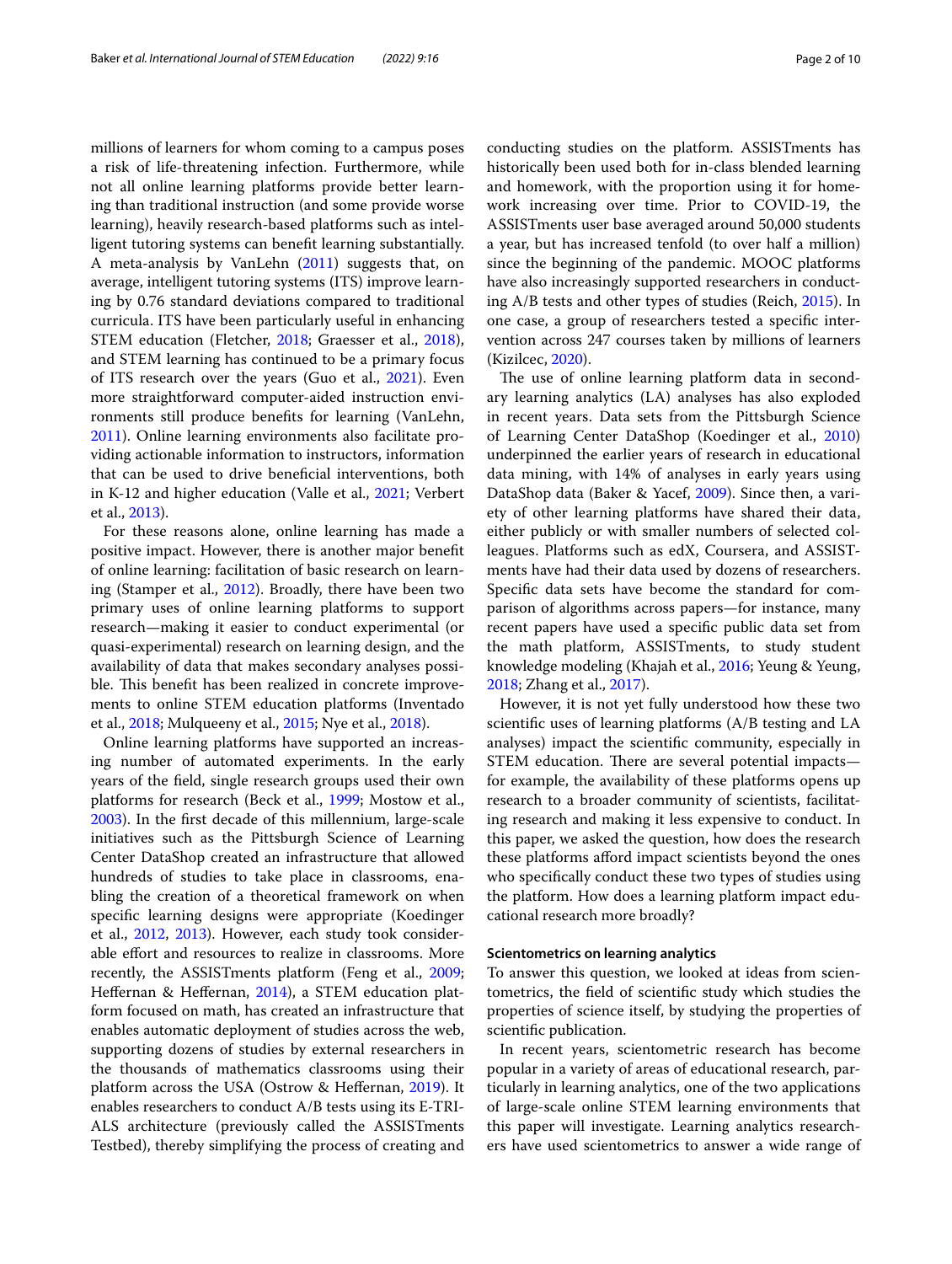questions. However, generally, these questions have been about understanding the current state and research topics of that specifc research community, rather than more in-depth questions about the impact of diferent types of scientifc research within the feld.

For instance, researchers have analyzed which papers are most cited in scientometrics in learning analytics (Baker & Yacef, [2009;](#page-8-13) Dawson et al., [2014;](#page-8-15) Waheed et al., [2018\)](#page-9-10), and have ranked universities and scholars in terms of their quantity of research output and collaboration (Fazeli et al., [2013;](#page-8-16) Nawaz, et al., [2013](#page-8-17); Waheed et al., [2018\)](#page-9-10). However, while these types of papers help to establish the current landscape of that research area, they do not necessarily expand our knowledge of how the online learning feld is making progress scientifcally through using learning analytics.

A second type of scientometric research in learning analytics has connected to the question of whether current research is equitable. In this vein, there have been multiple analyses of how nationally, racially, and ethnically diverse researchers in the feld are (Chen et al., [2020](#page-8-18); Maturana et al., [2013](#page-8-19); Nawaz, et al., [2013;](#page-8-17) Waheed et al., [2018](#page-9-10)). Research has also investigated how nationally, racially, and ethnically diverse the learners in learning analytics research are (Paquette et al., [2020](#page-9-11))—this research found that most papers do not even mention the background of learners, making it difficult to evaluate whether our field is paying attention to whether our findings work across populations.

A third category of scientometric research focused on learning analytics has investigated the topics being studied. Researchers have investigated how the topics studied in learning analytics shift over time (Derntl et al., [2013](#page-8-20)), how the topics studied difer between learning analytics and educational data mining (Chen et al., [2020](#page-8-18); Dormezil et al., [2019\)](#page-8-21), and the relationships between the topics published on (Zouaq et al., [2013\)](#page-9-12). Relatedly, researchers have also analyzed the collaborations between researchers with diferent disciplinary backgrounds (Dawson et al., [2014](#page-8-15)).

#### **Scientometrics on why papers are cited**

As the previous section indicates, scientometrics has been fairly prominent within the learning analytics community. However, relatively little work has looked at why learning analytics papers are cited, or whether the different types of learning analytics research conducted leads to diferent citation patterns, in a deeper fashion than just comparing citation numbers between broad comparisons, such as asking whether learning analytics or educational data mining papers are cited more often (Chen et al., [2020](#page-8-18); Dormezil et al., [2019](#page-8-21)). We know from the large numbers of citations that learning analytics research is making a scientifc impact, but the question remains how that impact is being made. How are the papers impacting research going forward? Also, considering the issue of online learning more broadly—do different types of papers make diferent impacts on later research?

The broader scientometrics community has paid more attention to this type of question. Though early work in scientometrics focused on citation counts (Gross & Gross, [1927;](#page-8-22) Shockley, [1957\)](#page-9-13) or on analyzing the relative contribution of diferent scientists (Cole & Cole, [1972](#page-8-23)), there was soon increasing recognition of the importance of understanding not just whether or how much a paper or scholar is cited, but why. An early list of reasons why a scholar might choose to cite a specifc paper is given by Garfeld ([1965](#page-8-24)); this list is expanded upon in an extensive review by Bornmann and Daniel ([2008](#page-8-25)), which reviewed and summarized the extensive work occurring over the intervening decades. This exhaustive list was in turn distilled into a manageable coding scheme by Lindgren ([2011\)](#page-8-26).

Increasing understanding that papers are cited for many reasons led to the practice of analyzing the context of a citation to understand why a paper is chosen for citation (Cronin, [1984\)](#page-8-27), reviewed again in extensive detail by Bornmann and Daniel [\(2008\)](#page-8-25). In brief, researchers may choose to cite a paper for a wide variety of reasons, ranging from the scientifc (giving credit to a key contribution, refuting a previously published idea) to the political (citing an important fgure in the feld, citing papers from the conference or journal being submitted to). Concerningly, in one analysis of computer science education, only a few citations actually involved building on the ideas or theoretical contributions of a previous paper (Malmi et al., [2020](#page-8-28)).

In this paper, we built on this past work to understand why researchers might cite a paper based on the research use of an interactive STEM learning platform. Specifcally, we investigated the diferences between the reasons why researchers might choose to cite a learning analytics paper versus an automated experimentation (A/B test) paper. We did this by comparing one highly cited paper of each type, choosing two papers using the same STEM learning platform, published in the same year, at the same conference, by many of the same authors. For each of these two papers, we identifed the papers that cited it and then studied the reasons behind those citations.

## **Methods**

## **Research context**

We investigated this research question in the context of the ASSISTments platform (Ostrow et al., [2019\)](#page-9-6). ASSISTments is a computer-based math learning system used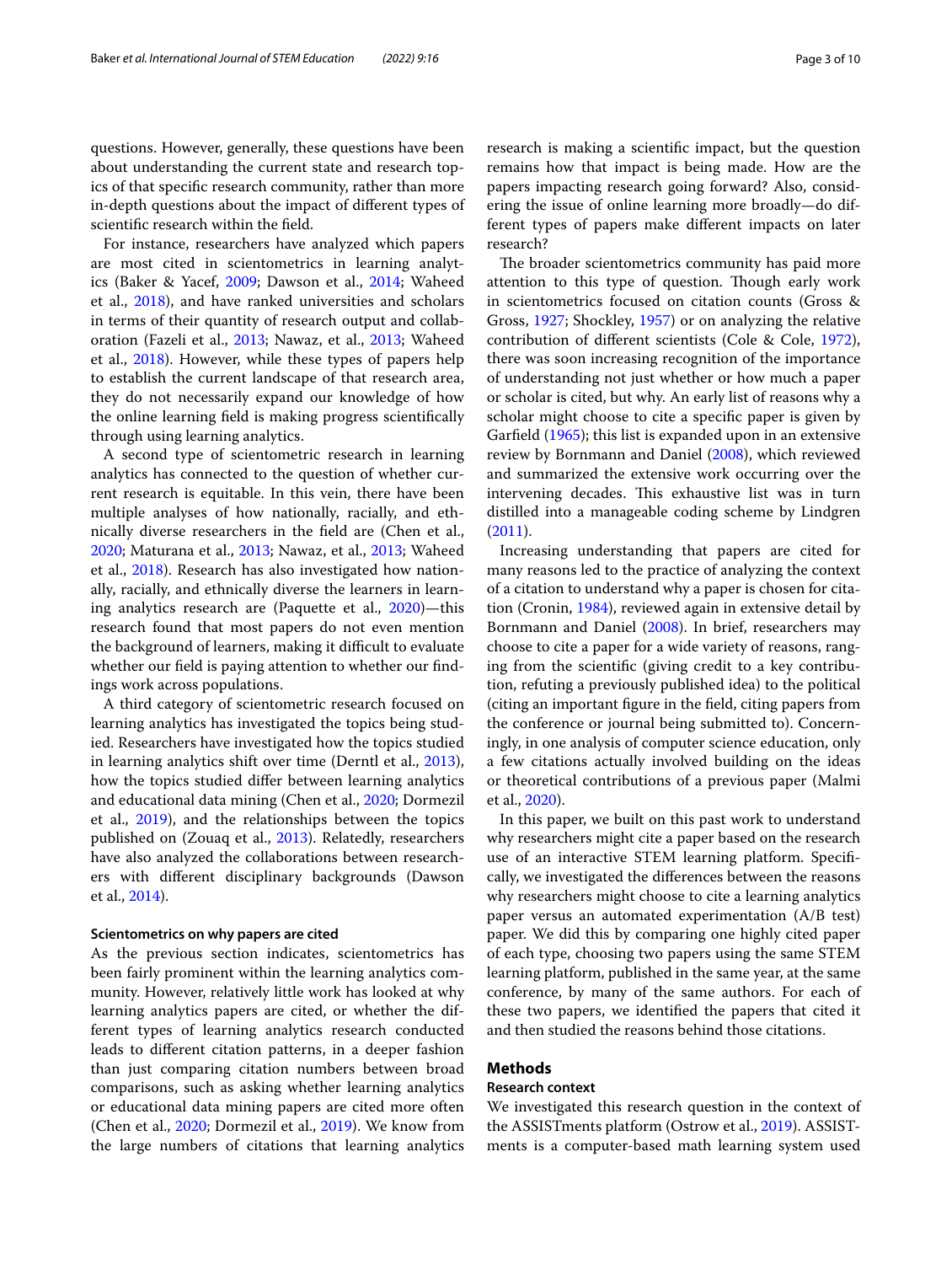daily by thousands of students in real classrooms (over 50,000 a year) and hosts primarily middle school math content. Since 2003, the ASSISTments system has supported an expanding population of learners, with particular uptake in recent years in Massachusetts, Maine, and North Carolina. Learners using ASSISTments complete mathematics problems, and can receive multi-step hints or scaffolding on demand or after making errors. ASSISTments provides support for mastery learning, where learners continue working on a skill until they demonstrate they can answer correctly three times in a row, and ofers spiraling practice or review functionality as well.

Among computer-based STEM education learning systems, ASSISTments offers substantial support for external researchers. Learning analytics and educational data mining researchers are able to work with (as of this writing) 14 publicly available data sets, which offer extensive interaction log data, combined in some cases with additional data such as feld observations of student afect or longitudinal student outcomes. Dozens of external learning analytics and educational data mining researchers have used data from the ASSISTments system in secondary analyses.

ASSISTments also offers substantial support for educational psychology and learning sciences researchers, enabling them to specify and implement randomized experiments on a geographically distributed population of learners. Again, many external educational psychology and learning sciences researchers have used the ASSISTments system to conduct experimental research (A/B tests). As such, the large scale use of ASSISTments for both types of research investigated in this paper makes it an appropriate context in which to conduct a study of this nature.

#### **Articles studied**

In this paper, we compared the types of scientifc impact achieved by two papers, referred to below as the "target" papers. These two papers were selected because of their substantial similarity except for their research method and topic. While leveraging the two diferent opportunities for research that ASSISTments afords, the two papers were both published in 2006, and at the exact same scientifc conference (Intelligent Tutoring Systems). These two papers even share the same second (and senior) author, controlling to a degree for citation patterns due to author reputation.

The first paper (henceforth referred to as the  $A/B$  test paper or paper AB), (Razzaq & Hefernan, [2006](#page-9-14)), compares two pedagogical strategies within the ASSISTments system, on-demand hints and automated scafolding, assigning students to receive one condition or the other, and then evaluating the impact on student learning.

The second paper (henceforth referred to as the log analysis paper or paper LA), (Walonoski & Hefernan, [2006](#page-9-15)), uses log data to develop an automated detector of student disengagement, and then uses that detector to investigate the disengagement behavior seen.

#### **Obtaining citations**

In November 2019, we used Google Scholar to obtain every scientifc document citing either of these two articles. An article was considered if the full text could be obtained either openly over the internet, through the University of Pennsylvania library, or through interlibrary loan. Both peer-reviewed and non-peer-reviewed (i.e., dissertations, xArxiv, white papers) documents were considered. Only articles in English were considered within this review. Duplicates were eliminated.

This procedure produced 55 full-text documents citing the AB paper and 159 full-text documents citing the LA paper. The time series of citations spanned from the initial year of publication of the two articles (2006) until the year after the citing articles were collected (2020). This later year was seen because we harvested the papers while they were still in press. The time series, in Fig.  $1$ , shows how the number of citations for these two target papers has changed over time. As the graph shows, the A/B paper was most cited in the frst and third years after its publication, waning in popularity in the years after that, but experiencing a second (lower) peak in popularity a decade later. By contrast, the LA paper was slower to reach its peak, reaching its peak in the fourth year after publication, and slowly declining in popularity after that. After 3 years, the A/B paper would have appeared the more infuential paper, but beyond that point, the LA paper established a yearly lead in the number of citations that it has maintained until the end of the period of analysis.

The different total number and pattern of citations for each paper may be due to several factors, including the development of these two fields. The learning analytics community (and related scientifc communities) have grown rapidly since the start of the educational data mining and learning analytics conferences (in 2008 and 2011), increasing the number of papers that could cite a learning analytics paper, particularly in more recent years. In addition, it is easier to download an existing data set and conduct secondary analysis than to design, conduct, and analyze a study, lowering the barrier for additional researchers to follow-up a study using learning analytics as compared to A/B testing. Each of these factors—as well as other aspects of the scientifc and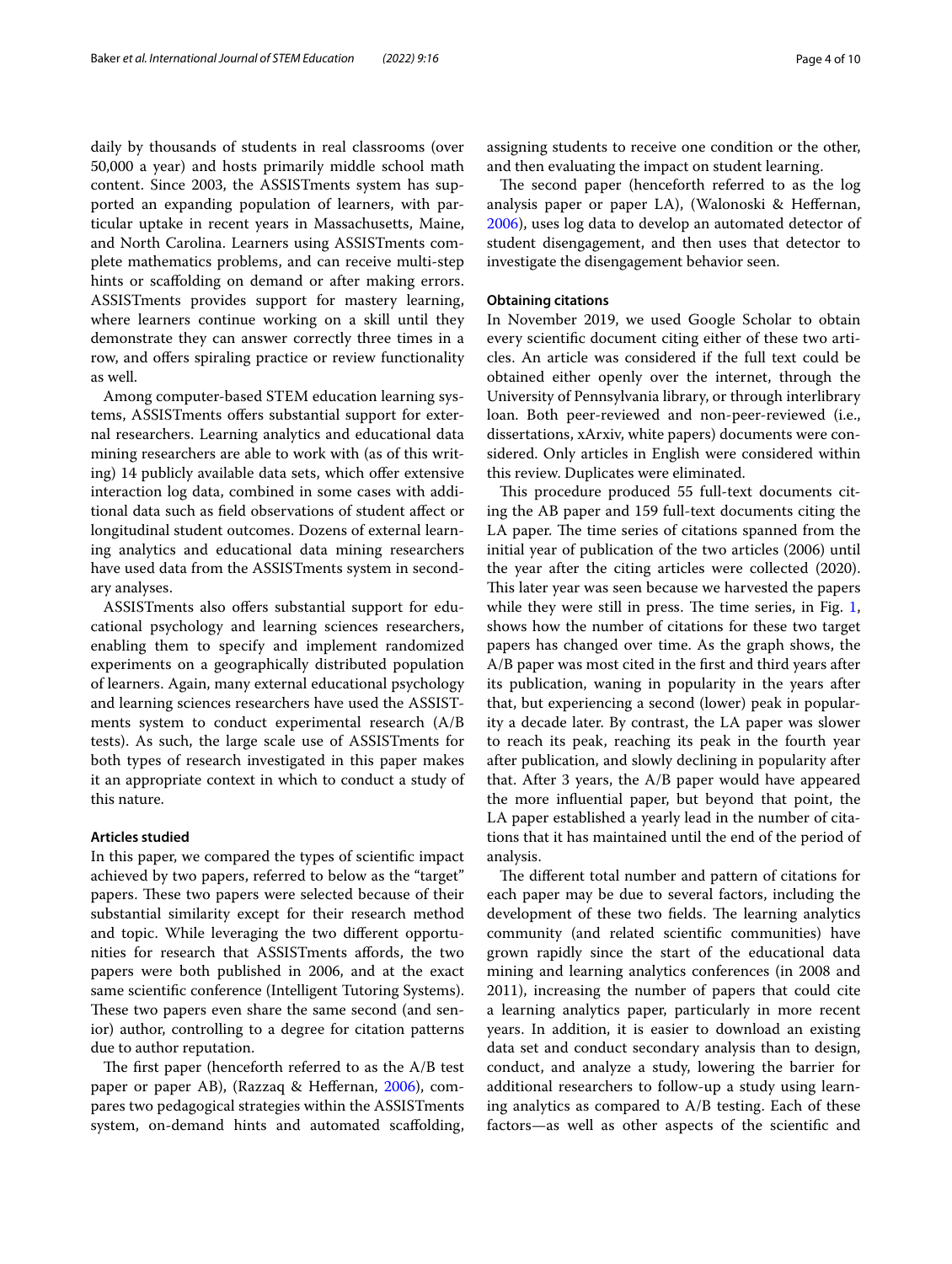

<span id="page-4-0"></span>technical merit of the two papers—may have shaped the pattern of citation of these two papers over time.

# **Coding scheme**

Within each citing article, we identifed each of the citations of each target paper. For instance, in some cases, a citing article might cite either the AB paper or the LA paper (or both) multiple times. We then developed a coding scheme for the reasons why a citation might cite an article. The process of developing this coding scheme was led by the third author. Our frst step for developing this coding scheme was to take an extensive list of reasons why people cite published articles. We used the list published in Lindgren [\(2011](#page-8-26)), which had been distilled from a review of 30 studies on citing behavior (Bornmann & Daniel, [2008\)](#page-8-25). We then eliminated reasons not found in our articles or that would not be explicitly stated in the text around a citation. For instance, Lindgren ([2011](#page-8-26)) notes that authors may cite one paper over another due to the availability of full text for one of the papers—this may be true, but will not be easy to identify from the text around a citation. We then removed or merged categories that we did not feel confdent could be diferentiated from each other. Finally, based on a quick read-through of the citing papers, we selected and compiled the most relevant citing reasons into our fnal coding scheme for the two target papers. As will be noted below, not all of the categories we chose to code were ultimately found within the citing papers. The final coding scheme was as follows:

# **Publication‑dependent reasons**

Citation due to some attribute of the publication being cited (the "target" article):

- P1 The target paper was the original publication in which an idea or concept was discussed—a "classic" article.
- P2 Using/giving credit to ideas, concepts, theories, methodology, and empirical fndings by others.
- P3 Earlier work on which current work builds.
- P4 Providing background reading, to give "completeness" to an introduction or discussion.
- P5 Empirical fndings that justifed the author's own statements or assumptions.
- P6 Refuting or criticizing the work or ideas of others.
- P7 Mentions of other work ("see also", "see for example", "cf", "e.g.", "i.e.") without further discussion.
- P8 Used target paper's dataset for secondary analysis.

# **Author‑dependent reasons**

Citation due to some attribute of the author being cited (the "target" article):

- A1 Paying homage to a pioneer in the research area/ giving general credit for related work.
- A2 Ceremonial citation, the author of the cited publication is regarded as "authoritative".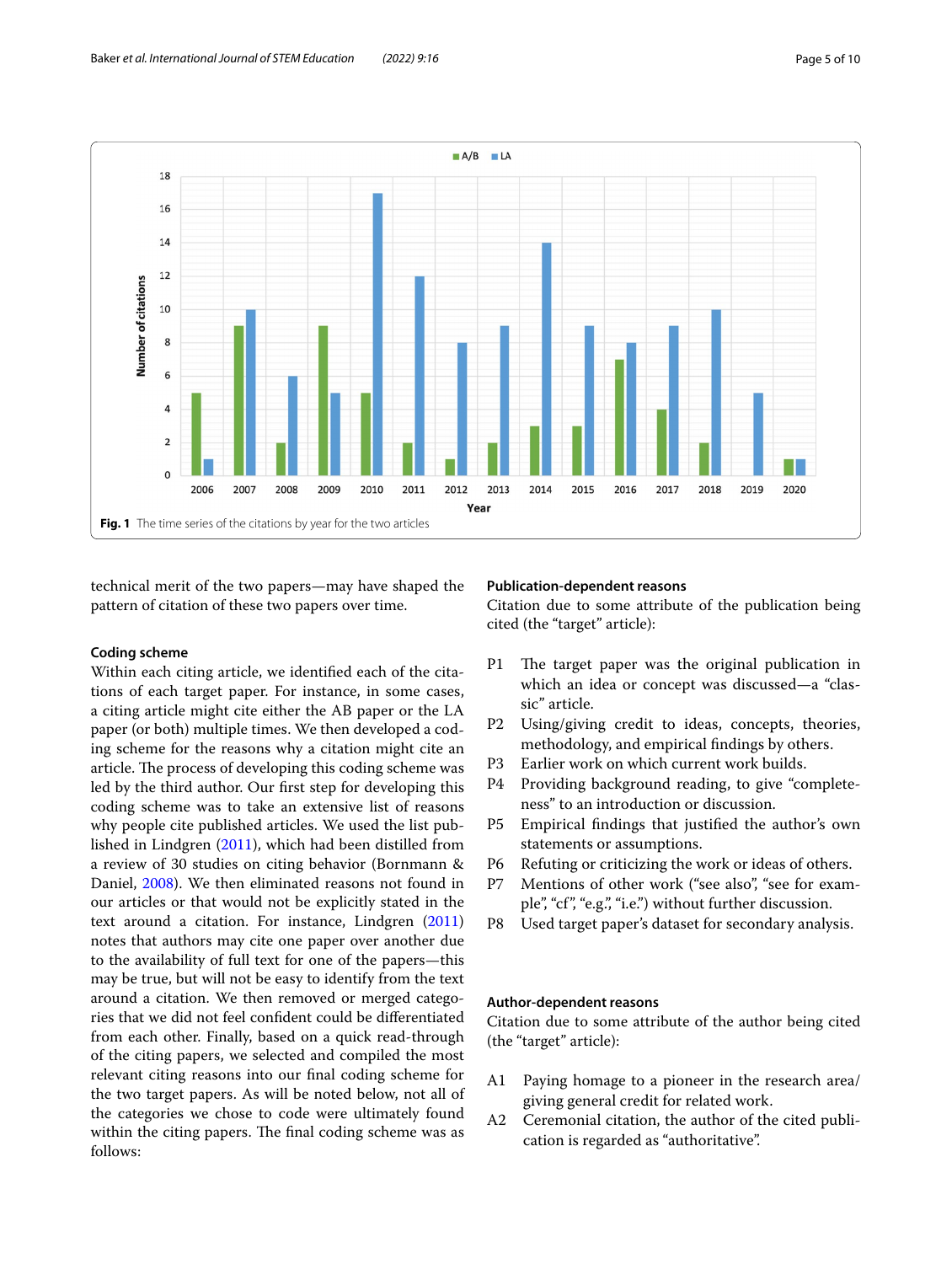A3 Self-citation: one of the authors was also an author on the target article.

Note that this coding scheme is not exhaustive; some citations may not be coded as representing any of these categories.

A subset of citations in each citing paper was coded in terms of this coding scheme by two coders (either the second and fourth author, or the third and fourth author). If a coder judged that a paper was cited for multiple reasons, multiple codes were given. As a preprocessing step for our fnal data set, if a citing paper cited a target paper multiple times for the same reason, it was counted a single time—i.e., if the citing paper cited the target paper for reason P1 in three diferent places, it was treated as a single citation because of reason P1.

The proportion of each citation category found across citing papers was compared between the two target papers (i.e., A/B versus LA) using the Chi-squared test. We discuss the implications of applying diferent post hoc controls (Bonferroni versus Benjamini–Hochberg) within the results section below.

Statistical power was calculated using *G*\*Power 3.1.9.4, assuming an efect size where one paper was cited 50% more than the other paper for a category occurring half the time in the less frequent paper (risk ratio  $= 1.5$ ), with the allocation ratio set to the same ratio as seen for papers AB and LA, and  $\alpha$  set to 0.05, using the *Z* test of the signifcance of the diference between two independent proportions (this test is mathematically equivalent to  $\chi^2$  with one degree of freedom—for a given data set, it will obtain the exact same p values). For this test, statistical power of 0.8 would be achieved with samples of 40 and 94, smaller than our current sample.

#### **Inter‑rater reliability**

Inter-rater reliability (Cohen's Kappa) was calculated for each coding category, treating each category as independent since coding was non-exclusive. The average Kappa across categories was 0.740 (not including category A3, for which there was full agreement). Kappa was above 0.6 for every category, placing all categories in the "substantial agreement" or "almost perfect agreement" categories of Landis and Koch's (1997) guidelines. Categories P1, P6, A1, and A2 were never coded for any citation by either of the two coders. In the case of A1 and A2, this may come from the difficulty in identifying an author-dependent reason for citation from the text of the paper; much of the research on author-dependent reasons for citation has involved self-report rather than content analysis of articles (Vinkler ([1987](#page-9-16)), see review in Bornmann and Daniel ([2008\)](#page-8-25)).

## **Results**

After establishing inter-rater reliability, the fourth coder coded every citation in every paper. We next analyzed the prevalence of each citation category for each paper, and whether the prevalence of any citation category was statistically signifcantly diferent for the two types of papers. As mentioned above, within analysis we considered each citing paper and reason combination only once for each target paper, even if a target paper was cited for the same reason more than once in the same citing paper.

Table [1](#page-5-0) shows that the most common citation category for both papers, was P2, using/giving credit to ideas, concepts, theories, methodology, and empirical fndings by others. It was seen in around half of the citations (averaged at the level of citing papers) for each target paper. Two categories were seen between 20 and 40% of the time for both papers: P4, providing background reading, to give "completeness" to an

<span id="page-5-0"></span>**Table 1** The prevalence of diferent citation categories for each of the two paper types

| <b>Reason for citation</b>                                                                                     | Average<br>prevalence<br>$(paper AB)$ $(\%)$ | Average<br>prevalence<br>$(paper LA)$ $(\%)$ | <b>Risk ratio</b> | p-value |
|----------------------------------------------------------------------------------------------------------------|----------------------------------------------|----------------------------------------------|-------------------|---------|
| P2: Using/giving credit to ideas, concepts, theories, methodology, and empirical find-<br>ings by others       | 47.9                                         | 56.5                                         | 1.18              | 0.314   |
| P3: Farlier work on which current work builds                                                                  | 8.3                                          | 2.4                                          | 3.46              | 0.078   |
| P4: Providing background reading, to give "completeness" to an introduction or discus- 25.0<br>sion            |                                              | 28.2                                         | 1.13              | 0.67    |
| P5: Empirical findings that justified the author's own statements or assumptions                               | 4.2                                          | 2.4                                          | 1.75              | 0.541   |
| P7: Mentions of other work ("see also", "see for example", "cf", "e.g.", "i.e.") without further<br>discussion | 20.8                                         | 35.5                                         | 1.71              | 0.063   |
| P8: Used target paper's dataset for secondary analysis                                                         | 4.2                                          | 2.4                                          | 1.75              | 0.541   |
| A3: Self-citation                                                                                              | 35.4                                         | 9.7                                          | 3.56              | < 0.001 |
|                                                                                                                |                                              |                                              |                   |         |

Statistically signifcant or marginally signifcant diferences between the two paper types are given in boldface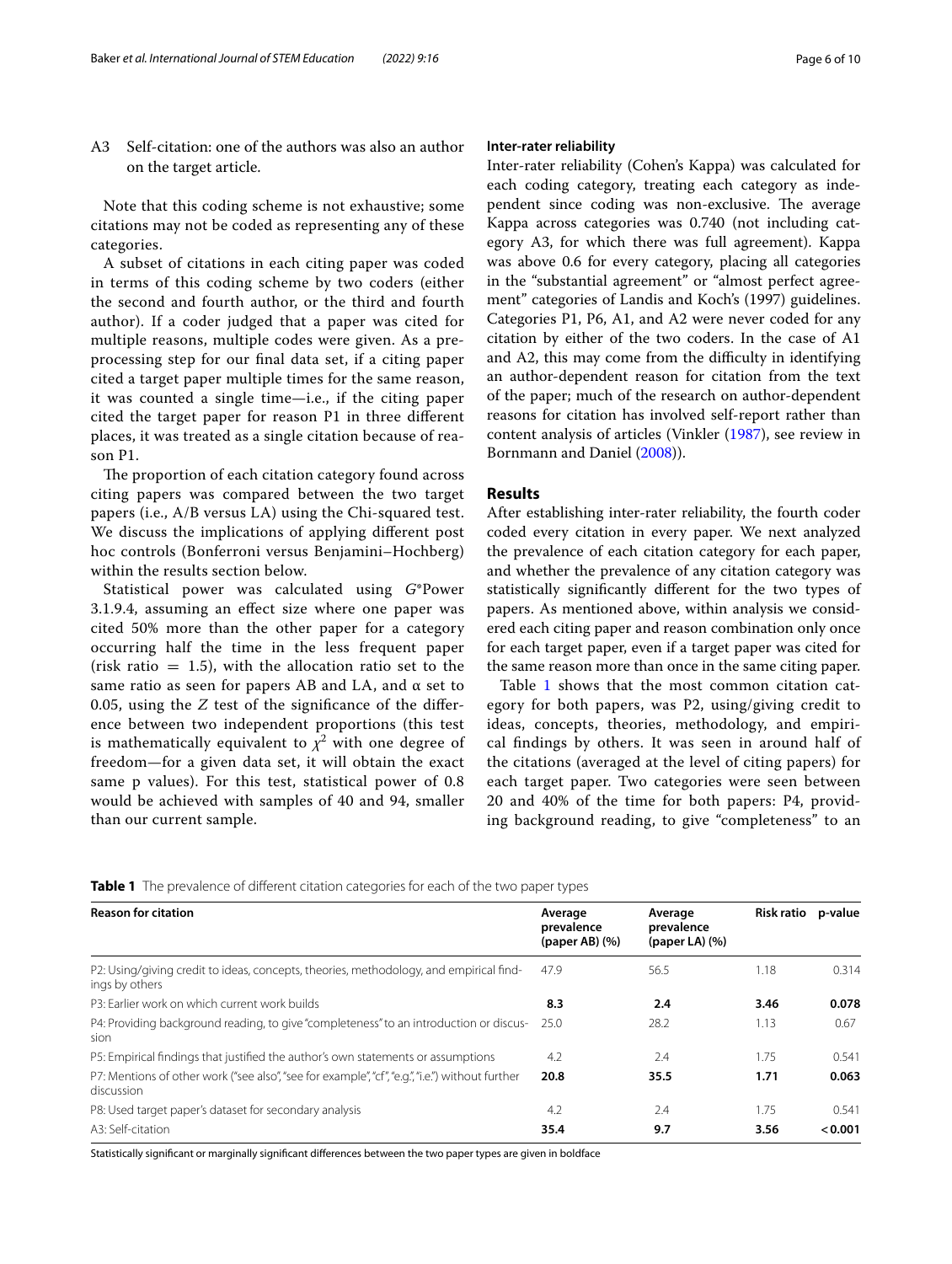introduction or discussion, and P7, mentions of other work ("see also", "see for example", "cf", "e.g.", "i.e.") without further discussion. Self-citations (A3) were substantially more common for paper AB (35.4%) than paper LA (9.7%). The remaining three categories were seen less than 10% of the time for both papers.

We then compared the prevalence of each citation category between paper AB and paper LA using a Chisquared test. This test assumes the paper AB and paper LA are cited by diferent sets of papers. In practice, only 3 papers cited both of these two papers (out of a total of 214 papers), so this seemed like a safe assumption rather than a situation where a signifcantly more complex method tailored to partial overlap of data sets would be warranted. All 214 papers were coded and included in the analysis. Our efect size measure, given in Table [1](#page-5-0), was a risk ratio, which indicated how much more likely the more common category was than the less common category  $(1 =$  equal proportion;  $1.5 = 50\%$  greater proportion for the more common category).

The only category that was fully statistically significant was the self-citation rate. Paper AB was self-cited 35.4% of the time, while paper LA was self-cited 9.7% of the time,  $\chi^2$  (1,  $N = 214$ ) = 16.35, *p* < 0.001.

Two other categories were marginally statistically signifcant: P3 and P7. Category P3 represents earlier work on which current work builds. Category P3 was over three times more common for paper AB (8.3%) than paper LA (2.4%), *χ*<sup>2</sup> (1, *N*=214)=3.10, *p*=0.078. Category P7 represents mentions of other work (cf., e.g., i.e., etc.) without further discussion. Category P7 was more common for paper LA (35.5%) than paper AB (20.8%),  $\chi^2$  $(1, N=214)=3.45, p=0.063.$  The full pattern of statistical evidence is given in Table [1.](#page-5-0)

Since we ran seven statistical tests, there was an infated risk of Type I error. One comparison (A3) had *p*<0.001, so would have been signifcant even under the highly conservative Bonferroni post hoc adjustment. All other tests were marginally signifcant or non-signifcant, and therefore would have been non-signifcant under an appropriately conservative post hoc adjustment that would attempt to achieve a false discovery rate of 5%, such as (Benjamini & Hochberg, [1995](#page-8-29)). Therefore, we should consider all apparent fndings as tentative; more conclusive evidence on the fndings seen here will need to await a substantially larger sample. Given the relative rarity and small frequency of category P3 in specific, statistical power appeared to have been insufficient despite our initial check. Repeating our statistical power check from earlier, we determined that achieving statistical power of 0.8 for a category as rare as this one would require a sample of 583 citing papers. Therefore, a larger number of target papers will need to be analyzed in order to have more conclusive confdence.

## **Discussion**

In this paper, we investigated the reasons behind why scientists cited the two papers, which used the same STEM education learning platform to do two diferent kinds of research—automated A/B testing and learning analytics research.

Our fndings show that both papers appeared to be cited primarily in terms of publication-based reasons rather than author-based reasons (except for self-citation). However, this may simply reflect the difficulty of identifying author-based reasons for citation. Even if a citation is made solely due to the cited author's political power, it may still be couched in terms of scientifc merit. For instance, some of the category P7 (citations to a paper as an example of some more general category, without further discussion) may actually refect political/authorbased citation. More reliably determining whether some citations are political in nature may require another method of analysis, such as surveying authors anonymously (Vinkler, [1987\)](#page-9-16).

In comparing the two articles, we found only one fully statistically signifcant diference between the two papers: the A/B testing paper was self-cited over three times as often as the LA paper. Given that both papers involved an overlapping senior author, and almost all of the self-citations involved this senior author rather than the junior authors, this diference is probably not due to diferences between the papers in author egos or the desire to self-promote. This is an important check as Lindgren ([2011](#page-8-26)) identifed that professional status afects the citation count. Instead, there may have been diferent reasons for self-citation between the two papers (which did not show up in the formally coded reasons). One possibility is that paper AB built a methodological base that future papers by the same group built on top of. A second possibility is that the paper's results were more foundational for that group's later work. A prior study suggests that conceptual papers are currently cited heavily to set the groundwork for this emerging feld (Dawson et al., [2014](#page-8-15)). A third possibility is that the A/B paper was self-cited more often than the LA paper in response to that paper's lower rate of external citation—the authors saw the paper receiving less attention and attempted to attract attention to it through self-citation; in other words, the same desire to self-promote manifested diferently for these two papers. There is some evidence in favor of the second possible explanation coming from the marginally signifcant difference between the papers in reason P3 (earlier work on which current work builds)—over three times as many citations to paper AB were for reason P3 than in paper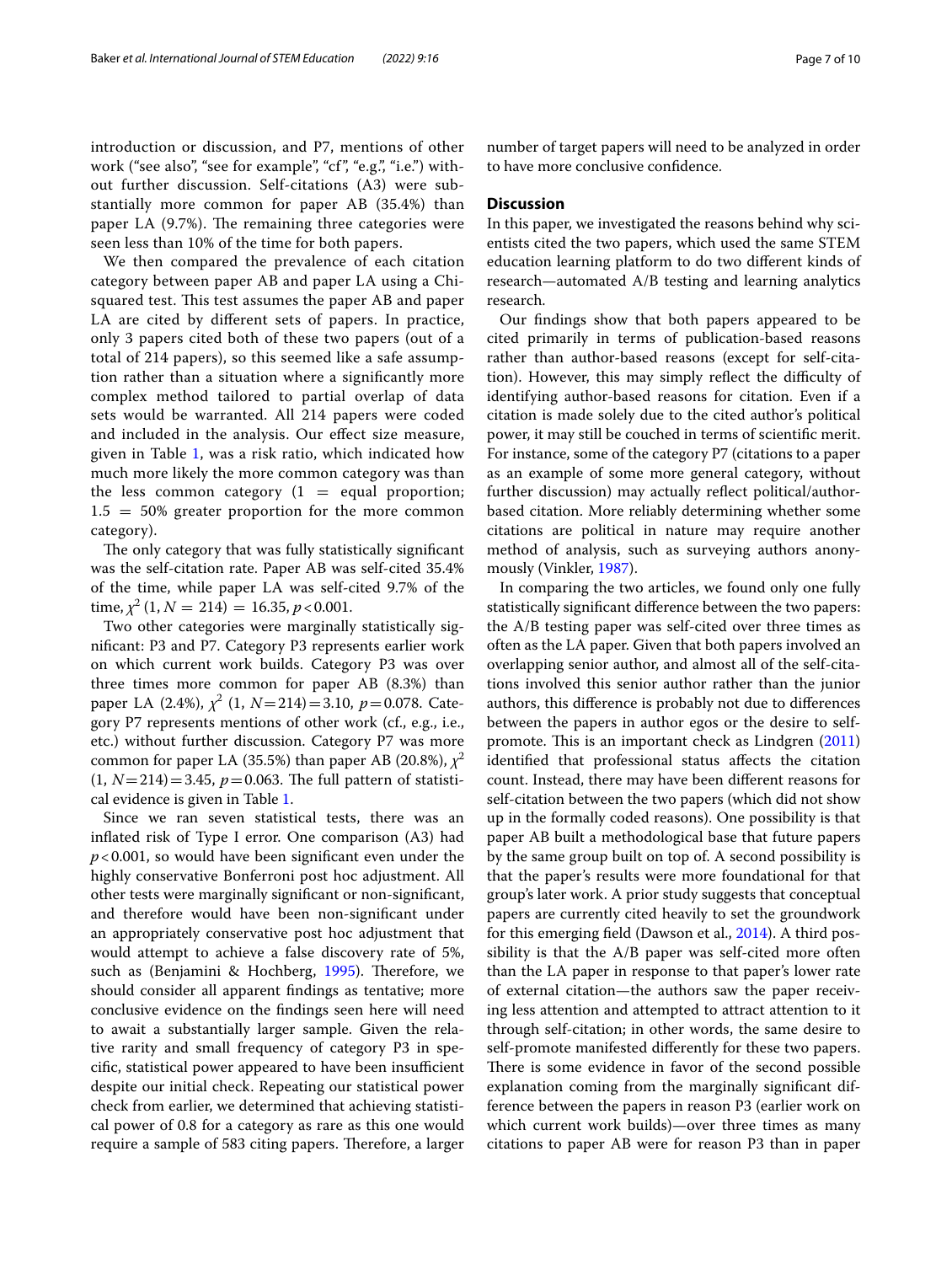LA. Of course, it is uncertain from our limited data set whether this fnding would apply to other papers based on A/B testing as well.

By contrast, references to paper LA were marginally signifcantly more likely (a little under double as likely) to be for reason P7 (mentions of past work without future discussion). This suggests that paper LA may have been seen as an important result by the feld, but was not directly built on by future researchers. Again, it is not yet clear whether this fnding would apply to other papers using learning analytics methods, or whether it was specifc to this result. P7, an author using citations to direct their audience to further reading, has also been cited as one of the most common reasons for citation in computer science research within (Harwood, [2009](#page-8-30)), which used qualitative interviews to study the functions of citations.

One key limitation to this study is that it investigated only a single matched pair of articles (albeit a closely matched pair). To draw more substantial conclusions, this work must be replicated with a broader range of publications, drawn from a greater variety of publication venues, and learning platforms. By doing so, we can determine if the tentative fndings seen here apply across the full spectrum of papers that use STEM learning platforms.

In considering these research fndings, it is important to acknowledge the multiple confounding variables which might play a role in these results, but which are not addressed in the current study. For instance, the histories and patterns of usage of the two techniques—A/B testing and Learning Analytics—difer which in turn has led to a diferent set of researchers being interested in each technique. Various aspects of the training of researchers in each community may lead to papers being cited in diferent ways. Although the two papers were presented at the same conference in the same year, the two papers were presented in separate sessions—the AB paper was presented in the 'Scafolding' session, and the LA paper was presented in the 'Gaming Behavior' session. For the AB paper, no other author who presented in that session cited the target paper. However, for the LA paper, the frst three authors of the other two presentations in that session cited the target LA paper (Baker, Corbett, and Koedinger). However, while this could refect an infuence of attending the session, this also might simply refect that the topic of the LA paper (gaming the system) was a topic that Baker, Corbett, and Koedinger had previously published on and continued to publish on after that point. In other words, these researchers probably would have cited the LA paper regardless of whether they had been in the session. Nonetheless, it cannot be discounted as a possibility that the attendees or other presenters in the session could have infuenced the citation patterns of the article going forward. There also could be differences in the expectations of the communities of researchers publishing in each of these areas as well as in the journal editors who select the reviewers who encourage or discourage specific types of citation. These factors might have shaped the patterns we report in this article. Finally, the timeline and feasibility of conducting work of each type, and other structural barriers and opportunities to conduct these two kinds of research vary, and may have had an impact on what research was conducted in ways that could have driven how each paper was cited.

## **Conclusion**

This article compared two previously published papers carefully matched on several dimensions, to study the difering citation patterns of papers using a STEM learning platform for diferent types of research. Overall, within the specifc case study paper comparison here, an A/B testing paper appears to have had a larger impact on subsequent work than a learning analytics (LA) paper, despite the fact that the LA paper had a greater total citation count and a lower degree of self-citation.

However, as discussed above, our fndings remain tentative due to the limited scope of this case study. To draw more substantial conclusions, particularly for rarer citation categories, this work must be replicated with a broader range of publications, drawn from a greater variety of publication venues and learning platforms. Our current work is a frst step towards this larger-scale effort—it establishes a coding scheme for publication reasons relevant to the use of learning platforms in research. More importantly, perhaps, this paper starts the process of building a corpus of codes that can be used to train a machine-learned model to recognize each of these publication reasons. There have been initial efforts along these lines in other domains studied by scientometricians (e.g., Athar & Teufel, [2012](#page-8-31); Garzone & Mercer, [2000\)](#page-8-32). Developing such a model will have the potential to greatly speed research of this nature—helping us, in the long term, to understand the impact that diferent research involving STEM learning platforms has on the broader research community studying STEM learning.

#### **Abbreviations**

HE: Higher education; ITS: Intelligent tutoring systems; LA: Learning analytics; STEM: Science, technology, engineering, and mathematics.

#### **Acknowledgements**

We would like to acknowledge support from the Schmidt Futures Foundation for this research.

#### **Authors' contributions**

The process of developing the coding scheme for all the papers was led by WG, and refned by RB. A subset of citations in each citing paper was coded in terms of the coding scheme by two coders (either NN and CP, or CP and WG).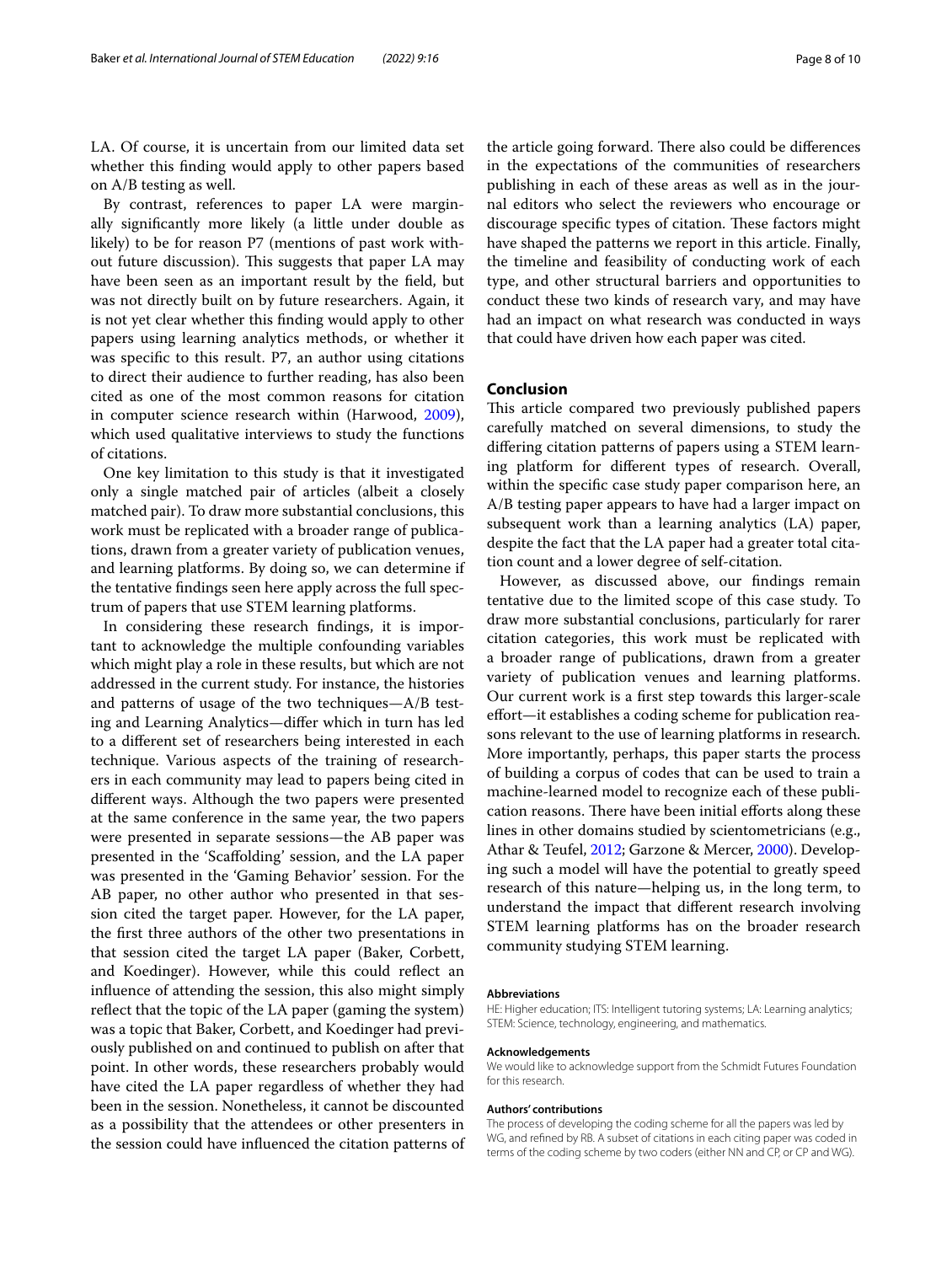The analysis on the coded citations was conducted by RB and NN. Furthermore, RB contributed to writing the full paper. All authors read and approved the fnal manuscript.

#### **Funding**

The project is funded by the Schmidt Futures Foundation, in an award initially given to Worcester Polytechnic Institute. This article does not necessarily represent the perspectives of either of these organizations.

#### **Availability of data and materials**

The datasets generated and/or analyzed during the current study are available in the [ASST-citation-comparison-1] repository, [https://www.upenn.edu/](https://www.upenn.edu/learninganalytics/ASST-citation-comparison-1/A_B_coding_book-lineup.csv) [learninganalytics/ASST-citation-comparison-1/A\\_B\\_coding\\_book-lineup.csv,](https://www.upenn.edu/learninganalytics/ASST-citation-comparison-1/A_B_coding_book-lineup.csv) [https://www.upenn.edu/learninganalytics/ASST-citation-comparison-1/EDM-](https://www.upenn.edu/learninganalytics/ASST-citation-comparison-1/EDM-Coding_Book-lineup.csv)[Coding\\_Book-lineup.csv](https://www.upenn.edu/learninganalytics/ASST-citation-comparison-1/EDM-Coding_Book-lineup.csv)

## **Declarations**

#### **Competing interests**

The authors declare that they have no competing interests in this research.

Received: 6 July 2021 Accepted: 21 January 2022 Published online: 14 February 2022

#### **References**

- <span id="page-8-31"></span>Athar, A., & Teufel, S. (2012). Context-enhanced citation sentiment detection. *In Proceedings of the 2012 conference of the North American chapter of the Association for Computational Linguistics: Human language technologies,* (pp. 597–601).
- <span id="page-8-13"></span>Baker, R. S., & Yacef, K. (2009). The state of educational data mining in 2009: A review and future visions. *Journal of Educational Data Mining, 1*(1), 3–17.
- <span id="page-8-5"></span>Beck, J. E., Arroyo, I., Woolf, B. P., & Beal, C. R. (1999). An ablative evaluation*. In Ninth International Conference of Artifcial Intelligence in Education*, (pp. 611–613).
- <span id="page-8-29"></span>Benjamini, Y., & Hochberg, Y. (1995). Controlling the false discovery rate: A practical and powerful approach to multiple testing. *Journal of the Royal Statistical Society: Series B (methodological), 57*(1), 289–300.
- <span id="page-8-25"></span>Bornmann, L., & Daniel, H. (2008). What do citation counts measure? A review of studies on citing behavior. *Journal of Documentation, 64*(1), 45–80. <https://doi.org/10.1108/00220410810844150>
- <span id="page-8-18"></span>Chen, G., Rolim, V., Mello, R. F., & Gašević, D. (2020). Let's shine together! a comparative study between learning analytics and educational data mining. *In Proceedings of the Tenth International Conference on Learning Analytics & Knowledge*, (pp. 544–553).
- <span id="page-8-23"></span>Cole, J. R., & Cole, S. (1972). The Ortega hypothesis: Citation analysis suggests that only a few scientists contribute to scientifc progress. *Science, 178*(4059), 368–375.
- <span id="page-8-27"></span>Cronin, B. (1984). *The citation process. The role and signifcance of citations in scientifc communication, 103*. Taylor Graham Publishing.
- <span id="page-8-15"></span>Dawson, S., Gašević, D., Siemens, G., & Joksimovic, S. (2014). Current state and future trends: A citation network analysis of the learning analytics feld. *In Proceedings of the fourth international conference on learning analytics and knowledge*, (pp. 231–240).
- <span id="page-8-20"></span>Derntl, M., Günnemann, N., & Klamma, R. (2013). A dynamic topic model of learning analytics research. *In proceedings of the Learning Analytics & Knowledge (LAK) Data Challenge.*
- <span id="page-8-21"></span>Dormezil, S., Khoshgoftaar, T., & Robinson-Bryant, F. (2019). Diferentiating between educational data mining and learning analytics: A bibliometric approach. *In the Proceedings of the Workshops of the Educational Data Mining Conference, CEUR-WS, 2592*, 17–22.
- <span id="page-8-16"></span>Fazeli, S., Drachsler, H., & Sloep, P. (2013). Socio-semantic networks of research publications in the learning analytics community. *In Proceedings of the Learning Analytics & Knowledge (LAK) data challenge.* Retrieved June 20, 2021, from [http://citeseerx.ist.psu.edu/viewdoc/download?doi](http://citeseerx.ist.psu.edu/viewdoc/download?doi=10.1.1.415.8292&rep=rep1&type=pdf)=10.1.1. [415.8292&rep](http://citeseerx.ist.psu.edu/viewdoc/download?doi=10.1.1.415.8292&rep=rep1&type=pdf)=rep1&type=pdf
- <span id="page-8-9"></span>Feng, M., Heffernan, N., & Koedinger, K. (2009). Addressing the assessment challenge with an online system that tutors as it assesses. *User Modeling and User-Adapted Interaction, 19*(3), 243–266.
- <span id="page-8-0"></span>Fletcher, J. D. (2018). Comments and refections on ITS and STEM education and training. *International Journal of STEM Education, 5*(1), 16.
- <span id="page-8-24"></span>Garfeld, E. (1965). Can citation indexing be automated. *In Statistical association methods for mechanized documentation, Symposium proceedings,* (vol. 269, pp. 189-192).
- <span id="page-8-32"></span>Garzone, M., & Mercer, R. E. (2000). Towards an automated citation classifer. *Conference of the Canadian Society for Computational Studies of Intelligence* (pp. 337–346). Springer.
- <span id="page-8-1"></span>Graesser, A. C., Hu, X., Nye, B. D., et al. (2018). ElectronixTutor: An intelligent tutoring system with multiple learning resources for electronics. *International Journal of STEM Education, 5*(1), 15.
- <span id="page-8-22"></span>Gross, P. L., & Gross, E. M. (1927). College libraries and chemical education. *Science, 66*(1713), 385–389.
- <span id="page-8-2"></span>Guo, L., Wang, D., Gu, F., Li, Y., Wang, Y., & Zhou, R. (2021). Evolution and trends in intelligent tutoring systems research: A multidisciplinary and scientometric view. *Asia Pacifc Education Review, 18*, 1–21.

<span id="page-8-30"></span>Harwood, N. (2009). An interview-based study of the functions of citations in academic writing across two disciplines. *Journal of Pragmatics, 41*(3), 497–518.

- <span id="page-8-10"></span>Heffernan, N. T., & Heffernan, C. L. (2014). The ASSISTments ecosystem: Building a platform that brings scientists and teachers together for minimally invasive research on human learning and teaching. *International Journal of Artifcial Intelligence in Education, 24*(4), 470–497.
- <span id="page-8-3"></span>Inventado, P. S., Scupelli, P., Ostrow, K., Hefernan, N., Ocumpaugh, J., Almeda, V., & Slater, S. (2018). Contextual factors afecting hint utility. *International Journal of STEM Education, 5*(1), 13.
- <span id="page-8-14"></span>Khajah, M., Lindsey, R. V., & Mozer, M. C. (2016). How deep is knowledge tracing? In T. Barnes, M. Chi, & M. Feng (Eds.), *Proceedings of the Ninth International Conference on Educational Data Mining*, 94–101. Educational Data Mining Society Press.
- <span id="page-8-11"></span>Kizilcec, R. F., Reich, J., Yeomans, M., Dann, C., Brunskill, E., Lopez, G., Turkay, S., Williams, J. J., & Tingley, D. (2020). Scaling up behavioral science interventions in online education. *Proceedings of the National Academy of Sciences, 117*(26), 14900–14905.
- <span id="page-8-12"></span>Koedinger, K. R., Baker, R. S., Cunningham, K., Skogsholm, A., Leber, B., & Stamper, J. (2010). A data repository for the EDM community: The PSLC DataShop. *Handbook of Educational Data Mining, 43*, 43–56.
- <span id="page-8-8"></span>Koedinger, K. R., Booth, J. L., & Klahr, D. (2013). Instructional complexity and the science to constrain it. *Science, 342*(6161), 935–937.
- <span id="page-8-7"></span>Koedinger, K. R., Corbett, A. T., & Perfetti, C. (2012). The Knowledge-Learning-Instruction framework: Bridging the science-practice chasm to enhance robust student learning. *Cognitive Science, 36*(5), 757–798.
- Landis, J. R., & Koch, G. G. (1977). The measurement of observer agreement for categorical data. *Biometrics, 33*(1), 159–174.
- <span id="page-8-26"></span>Lindgren, L. (2011). If Robert Merton said it, it must be true: A citation analysis in the feld of performance measurement. *Evaluation, 17*(1), 7–19.
- <span id="page-8-28"></span>Malmi, L., Sheard, J., Kinnunen, P., & Sinclair, J. (2020). Theories and models of emotions, attitudes, and self-efficacy in the context of programming education. *In Proceedings of the 2020 ACM Conference on International Computing Education Research*, (pp. 36–47).
- <span id="page-8-19"></span>Maturana, R. A., Alvarado, M. E., López-Sola, S., Ibáñez, M. J., & Elósegui, L. R. (2013). Linked Data based applications for Learning Analytics Research: Faceted searches, enriched contexts, graph browsing and dynamic graphic visualisation of data. *In Proceedings of the LAK Data Challenge Held at the Third Conference on Learning Analytics and Knowledge, 34*, 941248905.
- <span id="page-8-6"></span>Mostow, J., Beck, J. E., & Valeri, J. (2003). Can automated emotional scafolding afect student persistence? A Baseline Experiment*. In Proceedings of the Workshop on" Assessing and Adapting to User Attitudes and Afect: Why, When and How?" at the 9th International Conference on User Modeling (UM'03)*, (pp. 61–64).
- <span id="page-8-4"></span>Mulqueeny, K., Kostyuk, V., Baker, R. S., & Ocumpaugh, J. (2015). Incorporating effective e-learning principles to improve student engagement in middle-school mathematics. *International Journal of STEM Education, 2*(1),  $1 - 14$
- <span id="page-8-17"></span>Nawaz, S., Marbouti, F., & Strobel, J. (2013). Analysis of the Community of Learning Analytics. *In Proceedings of the Learning Analytics & Knowledge (LAK)*